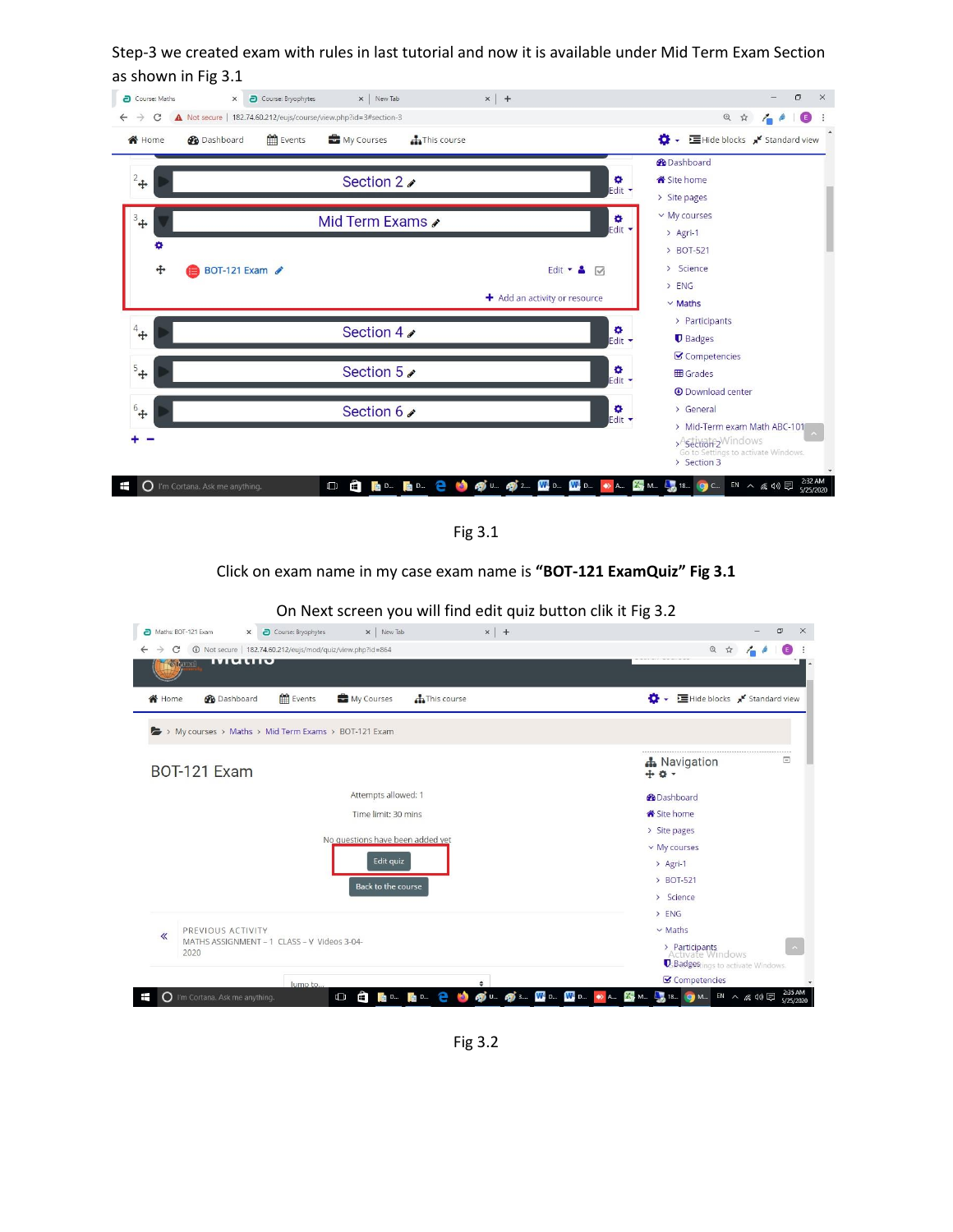## On next page you will find add option on right side under save button Fig 3.3



Fig 3.3

## Click on **"add"** and select second option **"from question bank" Fig 3.4**



Fig 3.4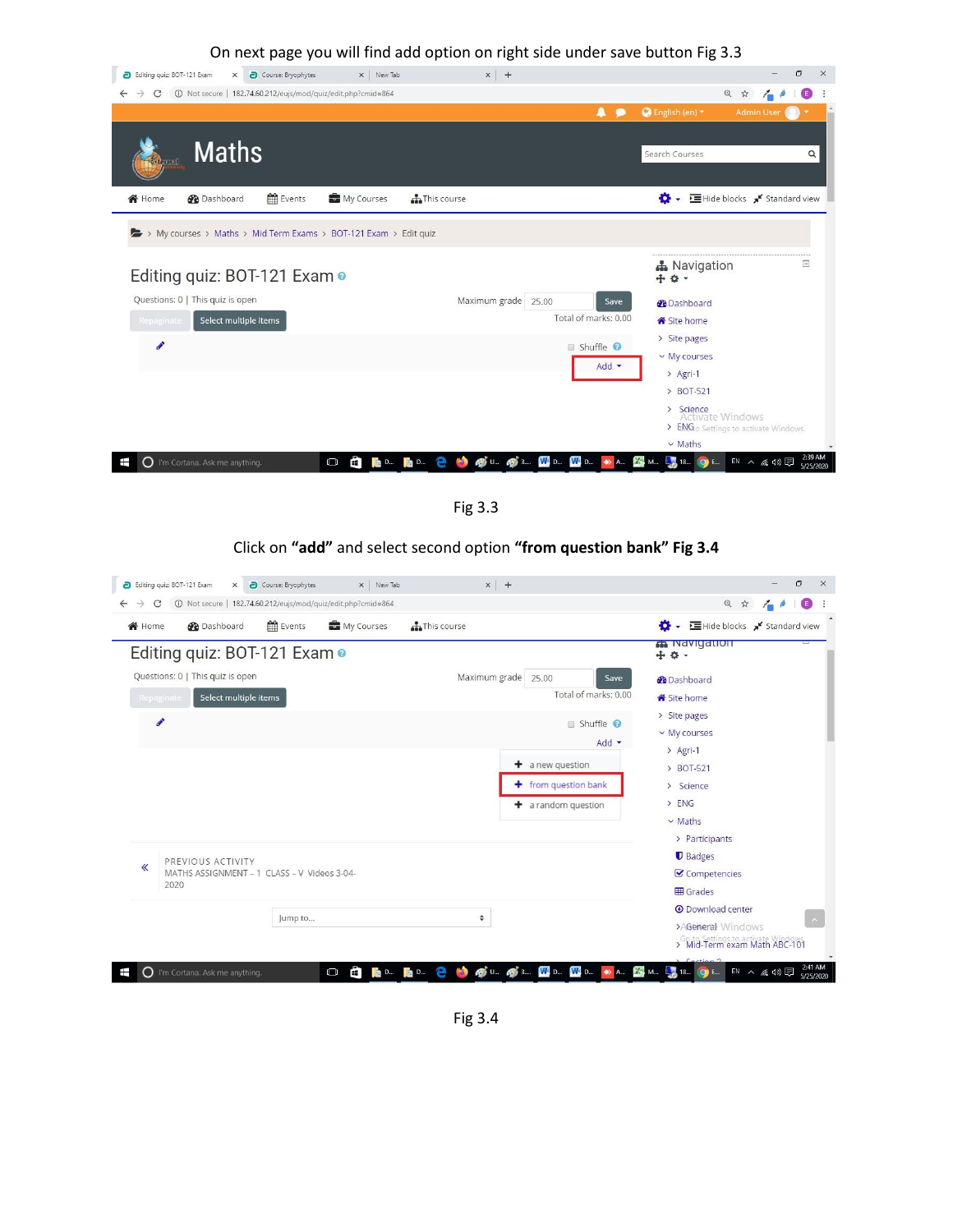

Fig 3.5

You will find list of questions uploaded by you in tutorial-1 now select all or few as per your requirement and click on **"Add selected questions to the quiz"** in the bottom of list Fig 3.6

| X New Tab<br>G tutorial - Google Search<br>$x +$<br>Editing quiz: BOT-121 Exam<br>Course: Bryophytes<br>$\times$                                                                                                                                                                                                                                                                                                                                                                                                                                                                                                                                                                                                                                                                                                                                                                           | $\times$                                                                                                                                                                                                                                                                                                                  |
|--------------------------------------------------------------------------------------------------------------------------------------------------------------------------------------------------------------------------------------------------------------------------------------------------------------------------------------------------------------------------------------------------------------------------------------------------------------------------------------------------------------------------------------------------------------------------------------------------------------------------------------------------------------------------------------------------------------------------------------------------------------------------------------------------------------------------------------------------------------------------------------------|---------------------------------------------------------------------------------------------------------------------------------------------------------------------------------------------------------------------------------------------------------------------------------------------------------------------------|
| 182.74.60.212/eujs/mod/quiz/edit.php?cmid=864<br>$\rightarrow$<br>C                                                                                                                                                                                                                                                                                                                                                                                                                                                                                                                                                                                                                                                                                                                                                                                                                        | $\mathbb{Q}$<br>☆                                                                                                                                                                                                                                                                                                         |
| My Courses<br>Events<br><b>A</b> This course<br><b>Dashboard</b><br><b>谷</b> Home                                                                                                                                                                                                                                                                                                                                                                                                                                                                                                                                                                                                                                                                                                                                                                                                          | $\bullet$ $\bullet$ <b>E</b> Hide blocks $\bullet$ Standard view                                                                                                                                                                                                                                                          |
| Add from the question bank at the end<br>Editing quiz: BO<br>$\frac{1}{1}$ = $\frac{1}{12}$ Questional manufacture of a<br>$\div$ $\in$ := Question21 Richest source of Vitamin-C is<br>Questions: 0   This quiz is c<br>$\div$ $\mathbb{F}$ := Ouestion22 Milk is a richest source of<br>Select mult<br>Question23 Kishore Kumar was a popular<br>$+$ $\in$ :=<br>Question24 The river Narmada flows through<br>$+$ $=$<br>Question3 The Vice Chancellor of Eternal University is<br>$+$ $\in$ :=<br>Question4 The Covid-19 is a<br>$+$ $\vee$<br>$:=$<br>$+$ $\in$ :=<br>Question5 The Corona virus originated in<br>: Question6 The sutluj river runs through district<br>$+$ $\vee$<br>Question7 Plants can synthesize their food via<br>$+$ $\in$ :=<br>$\div$ $\subseteq$ := Question8 The currency of India is<br>$\div$ <b>e</b> := Question9 GST full form is<br>Show 20 per page | ⊛<br>गवराणा<br>$\mathbf{\Theta}$<br>ard<br>$\mathbf{\Theta}$<br>$\mathbf{\Theta}$<br>e<br>$\mathbf{\Theta}$<br>es<br>$\mathbf{\Theta}$<br>ses<br>$\mathbf{\Theta}$<br>$\mathbf{\Theta}$<br>21<br>$\mathbf{\Theta}$<br>$\mathbf{\Theta}$<br>ce<br>$\mathbf{\Theta}$<br>$\mathbf{\Omega}$<br>$\mathbf{\Theta}$<br>ticipants |
| PREVIOUS ACTIV<br>∢<br>Add selected questions to the quiz<br><b>MATHS ASSIGNMED</b><br>lump to<br>٥                                                                                                                                                                                                                                                                                                                                                                                                                                                                                                                                                                                                                                                                                                                                                                                        | ges<br>npetencies<br>田 Grades<br><b>O</b> Download center<br><b>AcGereraWindows</b><br>> Mid-Term exam Math ABC-101                                                                                                                                                                                                       |
| <b>49 Unti 49 3.5.j</b><br>→ Any 4 182<br>$\Omega$ I'm Cortana. Ask me anything.<br>œ.<br>Ŧ<br>$\Box$<br>图 Doc<br>图 Doc<br>e.                                                                                                                                                                                                                                                                                                                                                                                                                                                                                                                                                                                                                                                                                                                                                              | 2:57 AM<br>● Editi W Step EN へ 系 (1) □<br>5/25/2020                                                                                                                                                                                                                                                                       |

**Fig 3.5**

**Fig 3.6**